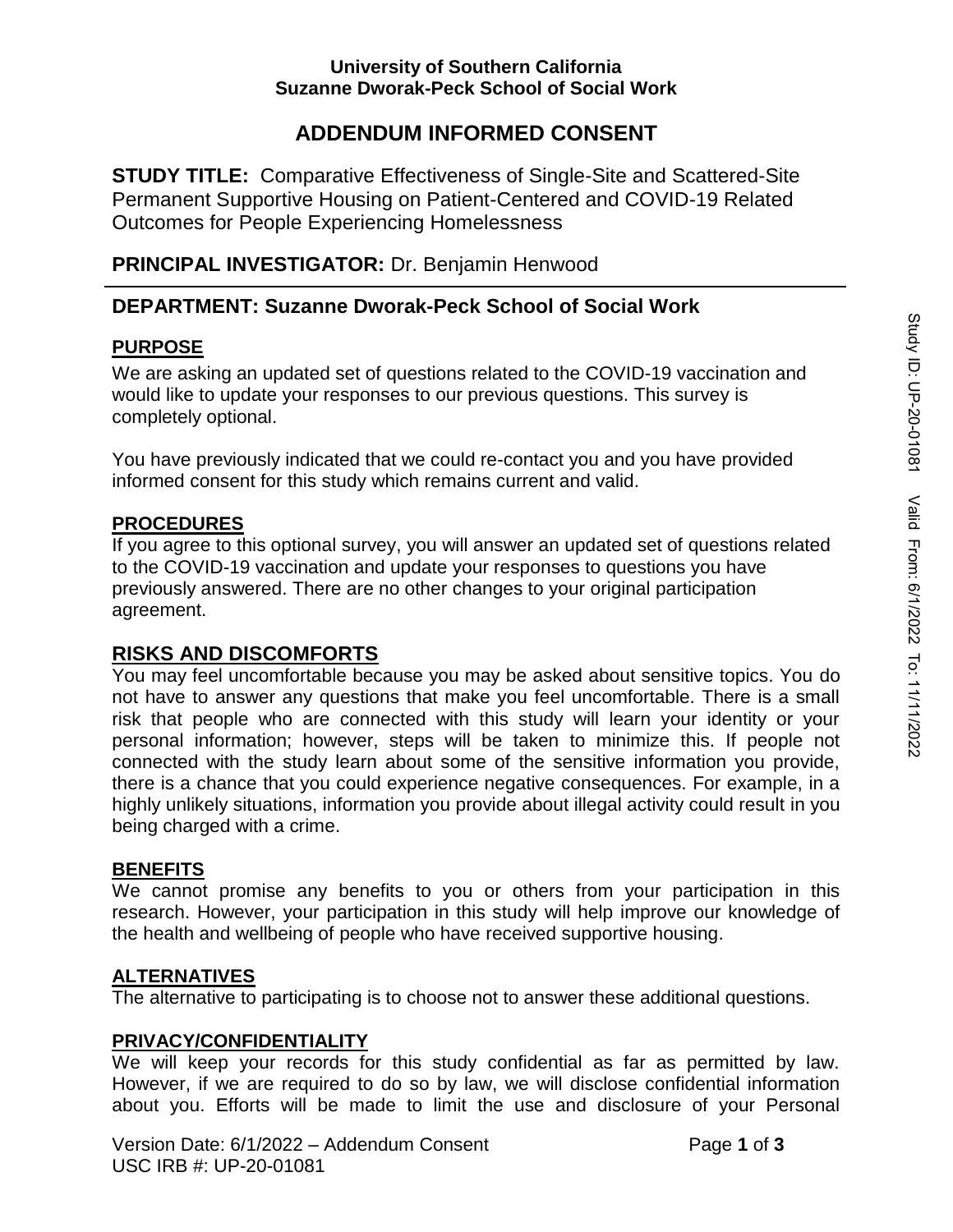#### **University of Southern California Suzanne Dworak-Peck School of Social Work**

Information, including research study records, to people who are required to review this information. We cannot promise complete confidentiality. Organizations that may inspect and copy your information include the USC IRB.

Your answers to the survey questions are being collected and stored by Akido Labs using their Pulse platform, which is Health Insurance Portability and Accountability Act (HIPAA) and Health Information Technology for Economic and Clinical Health (HITECH) compliant. The Pulse platform is secured using physical, technical and administrative security measures.

Your answers to the survey questions will be identified using a random code or false name. This information will be stored indefinitely in the investigator's office in a locked file cabinet and on a password protected computer. The de-identified data for this study may be maintained indefinitely but for a period of at least 7 years as required by the funding organization, namely PCORI. The data may be used in research studies in the future and made available to other researchers through a PCORI-designated repository. If you do not want your responses to be used in future research studies, you cannot participate in this study.

To help us protect your privacy, we have applied for a Certificate of Confidentiality from the National Institutes of Health. This Certificate allows researchers to legally refuse to disclose information that may identify you in any federal, state, or local civil, criminal, administrative, legislative, or other proceedings, for example, if there is a court subpoena. The Certificate of Confidentiality will not be used to prevent disclosure to local authorities of child abuse and neglect, or harm to self or others.

### **PAYMENTS**

You will receive an additional \$15 gift card.

#### **VOLUNTARY PARTICIPATION**

It is your choice whether or not to participate. If you decide at any point you don't want to answer these additional questions, you don't have to. There will be no punishment at all for stopping.

#### **CONTACT INFORMATION**

You may contact Benjamin Henwood, Ph.D. at (213) 821-6449 or bhenwood@usc.edu with any questions, concerns or complaints about the research or your participation in this study.

If you have questions, concerns, or complaints about your rights as a research participant or the research in general and are unable to contact the research team, or if you want to talk to someone independent of the research team, please contact the University of Southern California Institutional Review Board, 1640 Marengo Street, Suite 700, Los Angeles, CA 90033-9269. Phone (323) 442-0114 or email *irb@usc.edu.*